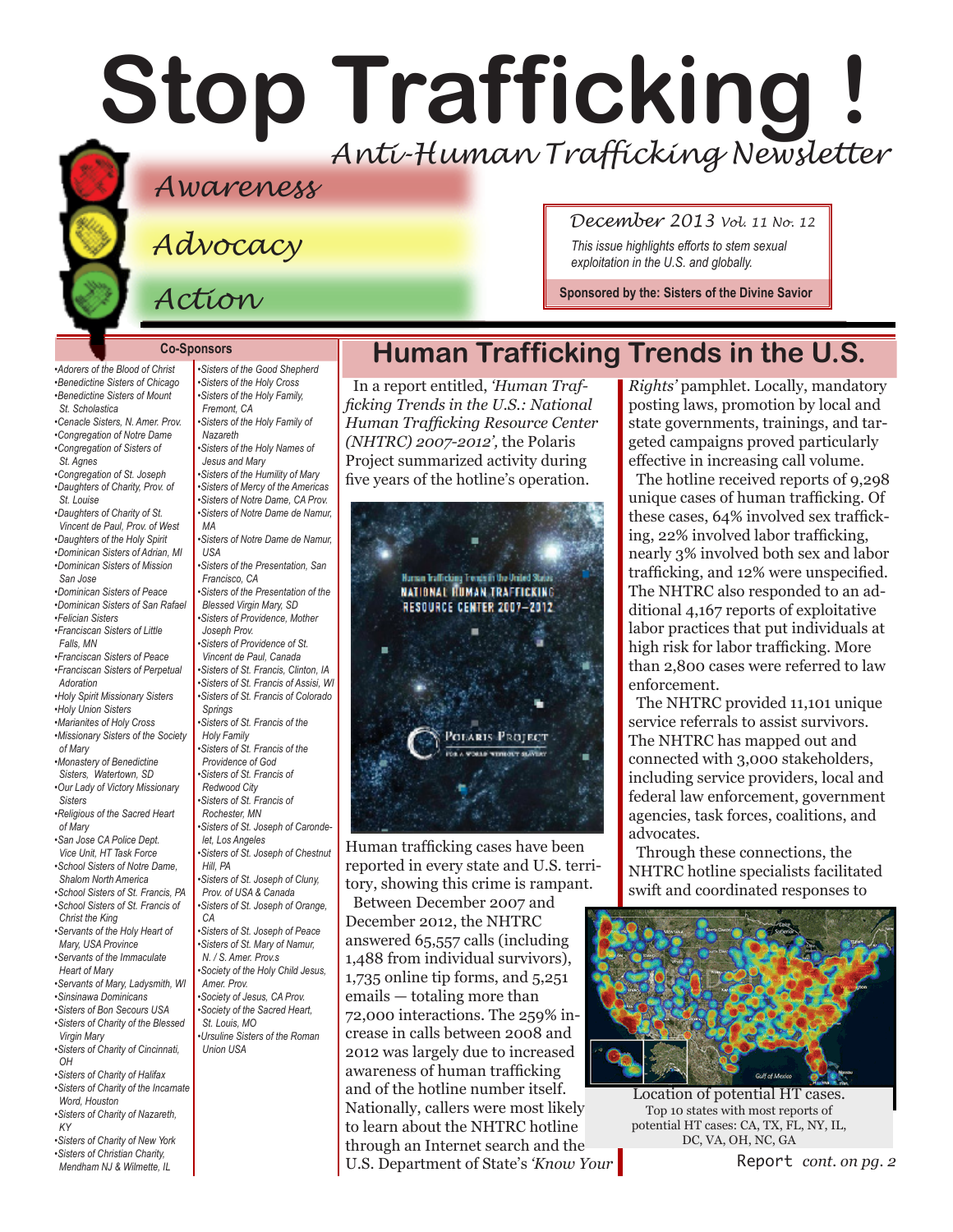# *Anti-Human Trafficking Newsletter 11/12*



#### **Report** *cont. from pg. 1*

trafficking throughout the country. These responses included the extraction of a victim in crisis or the coordination of shelter, transportation, case management, and legal assistance.

Of the 5,932 cases of sex trafficking pimp-controlled sex trafficking was the most commonly referenced form of sex trafficking, occurring in places such as in hotels, motels, commercialfront brothels, residential brothels, on streets, at truck stops, and often online. While more than 85% of sex trafficking cases involved women and girls, cases also included male and transgender victims.

The 2,027 labor trafficking cases had significantly higher percentages of male and foreign national victims compared to sex trafficking cases. 40% of labor trafficking cases involved men and 60% involved women. In addition, 66% referenced foreign nationals, and 20% referenced U.S. citizens or lawful permanent residents (LPR).

Cases of labor trafficking were most commonly found in domestic work, with significant concentrations appearing in the Northeast as well as in southern Florida and southern California. Victims of labor trafficking were also found in traveling sales crews and among the nation's migrant and seasonal farmworkers.

Callers frequently described traffickers targeting vulnerable individuals and using lies, false promises, debt bondage, and other forms of control and manipulation to keep their victims trapped.

Children are particularly vulnerable to exploitation, and minors have been reported in nearly every form of sex and labor trafficking. Of the 9,298 potential human trafficking cases reported to the NHTRC, 29% or 2,668 cases, involved at least one child victim of human trafficking. Furthermore, 74% of child trafficking cases involved sex trafficking, and the majority of those involved pimp-controlled prostitution. Child victims were also exploited in the pornography industry, escort services, commercial-front brothels, and residential brothels. Minors were found in traveling sales crews, peddling rings, domestic work, begging rings, and in the agriculture industry. The NHTRC also found a significant portion of trafficked minors had interacted with the child welfare system in some capacity while in their trafficking situation.

### **Boys Are Sexually Exploited**

The long-existing commercial sexual exploitation of children (CSEC) in the U.S. began to gain attention after the enactment of the *Trafficking Victims Protection Act* of 2000 (TVPA) and its reauthorizations in 2003, 2005, 2008 and 2013. During this period, nearly all the attention of state and local governments, law enforcement, and service providers has been focused on sexually exploited adolescent girls.

In order to examine why commercial

sexual exploitation of boys (CSEB) receives much less attention and to question the widespread popular assumptions that boys are willing participants or even exploiters and not victims, ECPAT-USA carried out a study to examine available information about CSEB, their participation in commercial sex, and services available to them. The research explored several questions relating to the existence and circumstances of CSEB: Do they exist? What are their backgrounds? Who are their exploiters? At what age are they exploited? What are their needs and what services are available to meet those needs?

Early sexual abuse in the home increased the likelihood of later sexual victimization on the streets indirectly by increasing the amount of time at risk, deviant peer affiliations, participating in deviant subsistence strategies, and engaging in survival sex. These findings suggest that exposure to dysfunctional and disorganized homes place youth on trajectories for early independence. Subsequent street life and participation in high-risk behaviors increase their probability of sexual victimization. (*Report* pg. 6)

Contributing factors as to why CSE boys and young men are not getting identified or served include:

- The unwillingness of boys to selfidentify as sexually exploited due to shame and stigma about being gay or being perceived as gay by family and community.
- A lack of screening and intake by law enforcement and social services agencies rooted in the belief that boys are not victims of CSE.
- Limited outreach by anti-trafficking organizations to areas, venues and tracks known for male prostitution.
- Oversimplification of the reality that boys are not generally pimped hides their needs and misinforms potential services. (*Report* pg. 5)

Reasons for social service agencies'

**XECPATE** 

**AND BOYS TOO** 

unwillingness or inability to serve boys include: • Programs are already filled or over capacity with girls;

• Boys are not identified and/or referred by law enforcement, other social service organizations, public and/or agency outreach, nor do they selfrefer;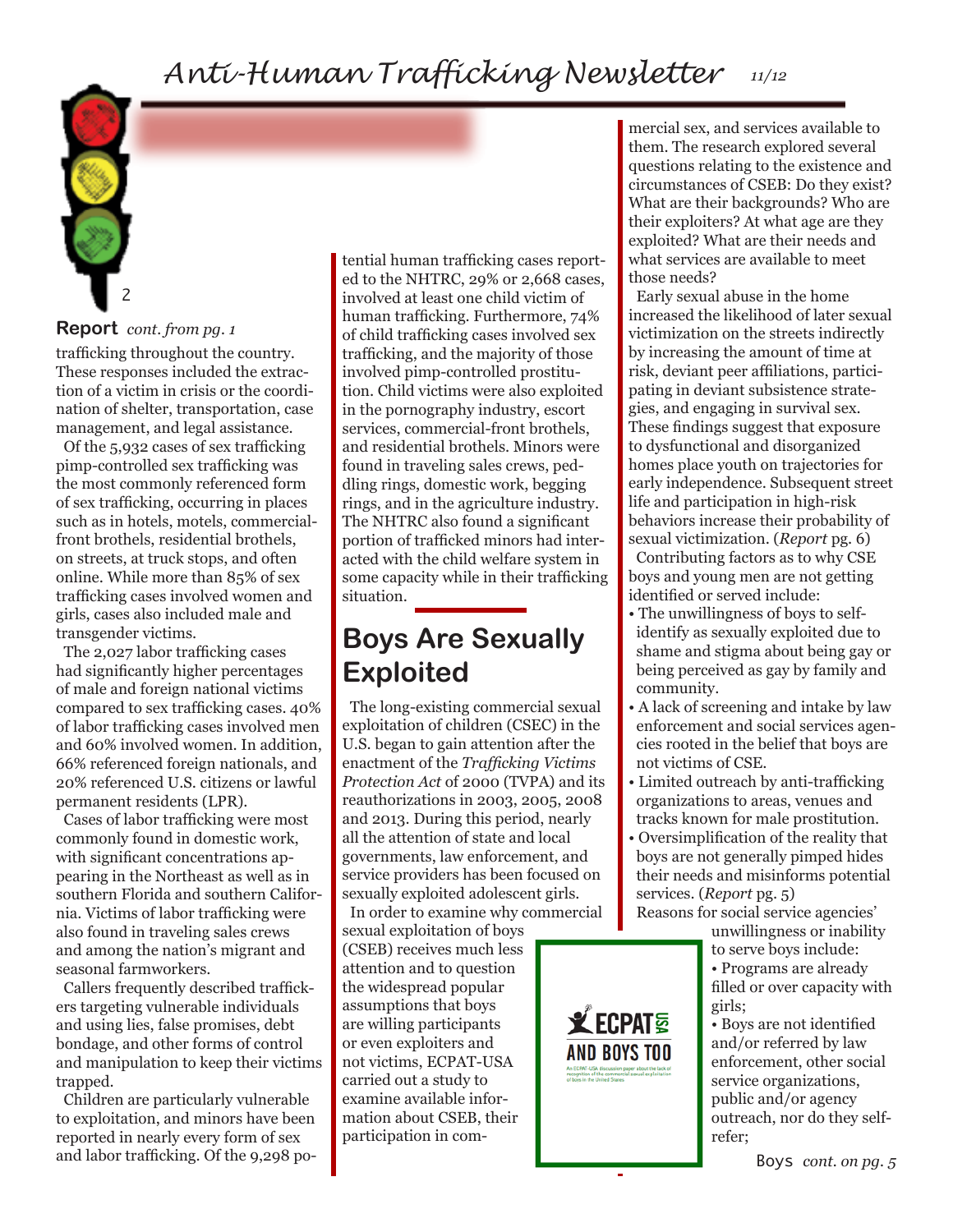# *Awareness*



### **Abolitionist Groups Express Alarm Over UN Reports**

In 2012 with the backing of the United Nations (UN) two reports, *HIV and the Law: Risks, Rights and Health* (http://www.undp.org/content/undp/ en/home/librarypage/hiv-aids/hiv-and-thelaw--risks--rights---health/) and *Sex Work and the Law in Asia and the Pacific*  (http://www.undp.org/content/undp/en/ home/librarypage/hiv-aids/sex-work-and-thelaw-in-asia-and-the-pacific/), were released. These reports urged countries to decriminalize all aspects of the commercial sex industry, including brothelkeeping, pimping and the purchase of sex, in order to reduce HIV/AIDS and promote the human rights of people in prostitution.

The reports recommended revising and narrowing the definition found in the main international instrument addressing trafficking, the *UN Protocol to Prevent, Suppress and Punish Trafficking in Persons, Especially Women and Children* (the *Palermo Protocol*). These reports are viewed by many as official UN policy.

Nearly 100 anti-trafficking organizations worldwide, many of which are survivor-led, were gravely concerned about the two reports. Representatives from these many organizations emphasized that promoting the human rights of people in prostitution – including their right to health, safety and freedom from violence and exploitation – and protecting them from HIV are imperative. However these abolitionists point out the recommendations from these UN reports are in direct opposition to efforts and policies that have been and are widely supported throughout the UN.

The recommendations largely ignore the experiences and views of many survivors of prostitution and sex trafficking, are in direct opposition to

international human rights standards, and also go against mounting evidence that decriminalization and legalization do not protect the human rights of people in prostitution or improve their situation.

Trying to prevent HIV, while simultaneously jeopardizing efforts to prevent and address sex trafficking and promote gender equality, is not acceptable. Organizations urged *UN Women*  to clarify its positions on the issues in the reports.

#### **UN WOMEN Respond**

In early October 2013 *UN Women*  released a clarification of its stance on prostitution and sex trafficking. Entitled *Note on Sex Work, Sexual Exploitation and Trafficking, i*t reads:

- The views of UN Women on the subject are grounded in the relevant human rights principles and provisions, intergovernmental normative frameworks and the best available scientific and epidemiological evidence. UN Women is attentive to the important input of civil society across the wide spectrum of opinion that pertains to the subject.
- The issues of sex work, sexual exploitation and trafficking are complex issues which have significant legal, social and health consequences. Due to such complexity, it is important that we do not conflate these three issues which deserve to be considered in their own right. We cannot consider sex work the same way we consider trafficking or sexual exploitation which are human rights abuses and crimes.
- The conflation of consensual sex work and sex trafficking leads to inappropriate responses that fail to assist sex workers and victims of trafficking in realizing their rights. Furthermore, failing to distinguish between these groups infringes on sex workers' right to health and self- determi-

nation and can impede efforts to prevent and prosecute trafficking.

- Sex workers are right holders like all other women and men and should be recognized as such.
- We understand the concerns of different sections of civil society that in many cases sex work is not always a choice and we acknowledge that it is often bound up with poverty, vulnerability and discrimination and can lead to violence against women.
- We recognize the importance of simultaneously addressing structural and root causes for women to engage in sex work, including poverty and discrimination.
- It is important that we recognize the rights of sex workers by striving to ensure safety in and through the workplace, so that they can be free from exploitation, violence and coercion.
- We recognize the right of all sex workers



to choose their work or leave it and to have access to other employment opportunities. We encourage and applaud efforts to provide sex workers with economic alternatives to sex work.

- Sex workers are particularly vulnerable to the HIV infection and this vulnerability is increased by attitudes of stigma and discrimination in many countries, where those engaging in sex work are marginalized and often face abuse and violence.
- UNAIDS, of which UN Women is a cosponsor, supports the decriminalization of sex work in order to ensure the access to all services, including HIV care and treatment, to sex workers. UN Women also supports the regulation of sex work in order to protect sex workers from abuse and violence.
- Where any form of coercion, violence and exploitation is involved in sex work, this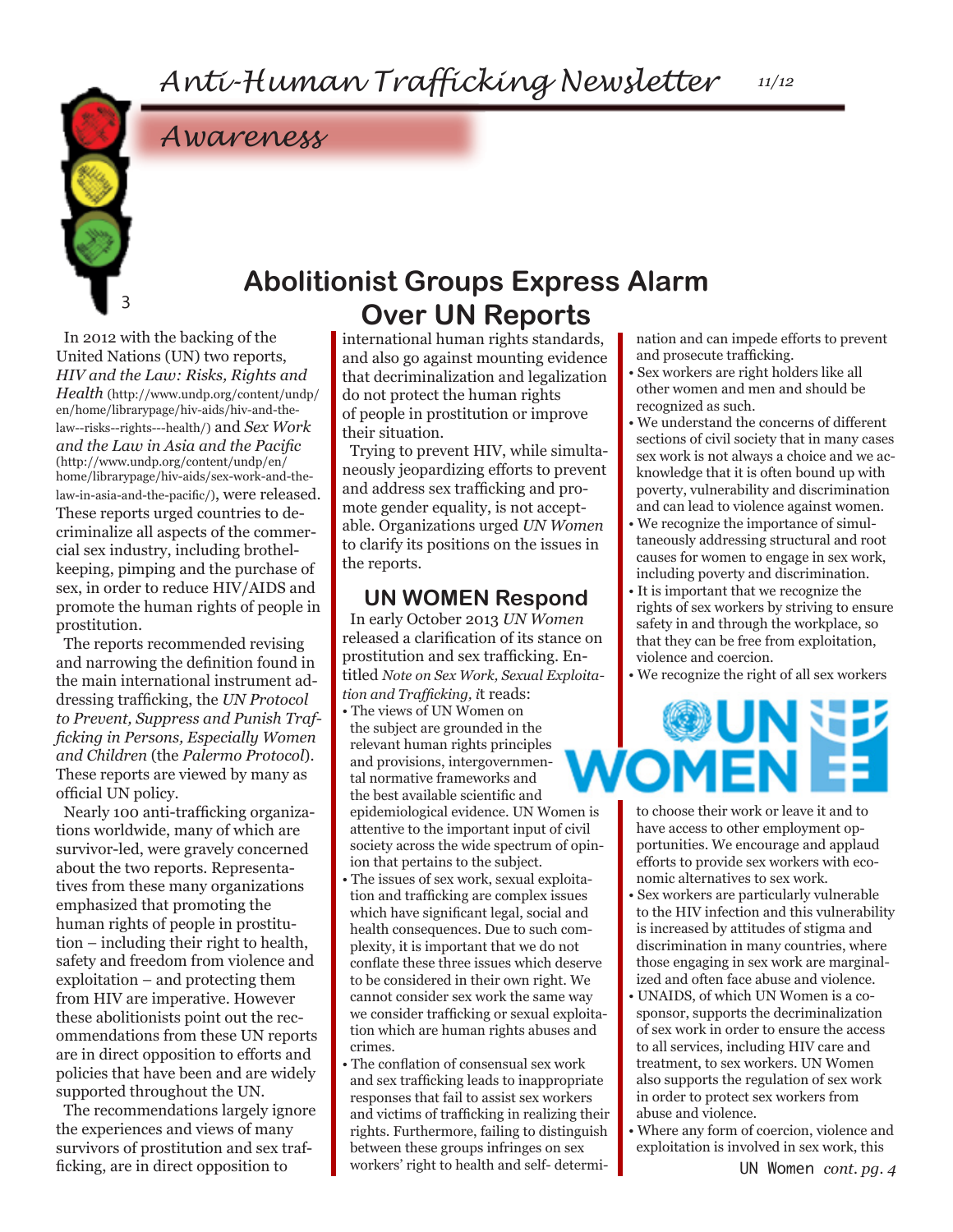### *Awareness*

### **UN Women** *cont. from pg. 3*

4

should be subject to criminal law. Sex workers should be able to bring cases of such exploitation, coercion and violence to the police, and to be provided with protection and redress.

• We strongly condemn and work toward the prevention and elimination of any form of coercion, violence, sexual exploitation and trafficking in persons in any shape or form. Trafficking is a human rights violation and there should be no compromise in efforts to address it.

#### **Further Concerns**

After reviewing the *UN Women's Note,* anti-prostitution advocates highlighted issues of concern inherent in the *Note,* including:

- *UN Women* is charged with promoting gender equality. However, the *Note* lacks any gender analysis of the clearly gendered issues of prostitution, sexual exploitation and sex trafficking. It does not acknowledge that prostitution stems from and perpetuates gender inequality.
- The *Note* fails to reference relevant human rights instruments, including the *Protocol to Prevent, Suppress and Punish Trafficking in Persons, Especially Women and Children ("Palermo Protocol"),* and the *Convention for the Suppression of the Traffic in Persons and of the Exploitation of the Prostitution of Others*  ("1949 Convention"). These instruments both acknowledge the link between prostitution and sex trafficking, and along with *Concluding Observations of the CEDAW Committee,* call for a focus on demand.
- While we agree people in prostitution must be decriminalized, the *Note* calls for full decriminalization or regulation of the entire prostitution industry. This will only entrench gen-

der inequality and violence, legitimizing the industry by regulating it. Anti-prostitution groups again urged UNAIDS, UNFPA and UNDP:

- To clarify their position on the decriminalization of pimps, brothel owners and buyers.
- To ,consult, involve and reflect the views of survivors of commercial sexual exploitation, as well as a wider and more diverse range of groups working on the issue of prostitution and sex trafficking in all future development of policies and programs on issues that affect people in the commercial sex industry.

(http://org2.salsalabs.com/o/6208/p/dia/

action/public/?action\_KEY=15392) A further statement by UN Women was issued Oct. 30th:

*"UN Women has received a number of messages in recent days in relation to our 'Note on Sex Work, Sexual Exploitation and Trafficking'. We want to clarify that UN Women has not issued any official statement on 'sex work'. We have sent an email to some NGOs who have written to UN Women raising their concerns on the issue of criminalizing or decriminalizing the 'sex industry'.*

*"The Note was a technical clarification in response to specific queries that were put to us and does not comprehensively represent UN Women's formal position on these complex issues.*

*"UN Women fully understands that there are no simple answers to the human, legal, social and health issues raised by sex work, sexual exploitation and trafficking. Any form of violence, sexual exploitation and trafficking in persons in any shape or form must be condemned in the strongest terms, prevented and eliminated. UN Women strongly believes that any response must have the protection and* 

*Cont. col. 3*

*"When people tell me that women choose this life, I can't help but laugh. Do they know how many women like me have tried to escape, but have been beaten black and blue when they are caught?* 

*To the men who buy us, we are like meat. To everybody else in society, we simply do not exist."* – Ayesha, India, survivor

*"One prostitute declares herself free and the slavery of others becomes respectable and acceptable?"* – Maud Olivier, French lawmaker

*promotion of women's human rights at the center.*

*"UN Women will continue to engage in discussions with all stakeholders, including Member States, civil society partners and the UN system. We are committed to working with partners to find the best approaches to this complex issue with a view to safeguarding and promoting women's human rights and women's empowerment."* (http://www.kvinnofronten.nu/ eng/pdf/UnWomens-answer.pdf) Anti-prostitution advocates commented that the Oct. 30th statement was a positive development. However, since UN Women may now be developing their formal position, it is critical they hear from organizations about the very negative impact on women

and girls around the world that policies in the *UN Women's Note* might cause.For more information and to take action, go to:

http://www.equalitynow.org/take\_ action/sex\_trafficking\_action511 To express your concern regarding the *UN Women's Note* e-mail UN Women Headquarters in New York at: civil.society@unwomen.org

### **France Focuses Efforts On Demand**

On November 29, 2013, members of the French Parliament voted in support of a version of the Swedish law on prostitution that criminalizes the purchase of sex with a fine of  $\text{E1500}$  (\$2040 US). The fine is doubled for a second offense. The French Parliament also repealed criminalization of people selling sex, and proposed setting aside €20 million for programs helping women to exit prostitution. The proposed law will be voted on by the National Assembly and then put to a vote in the French Senate.

This vote is part of a global trend that challenges buying sex, which causes harm, and understands that those in prostitution need social and economic support to escape. In France, 90% of those in prostitution are very poor, pimped or trafficked. A 2011 study by researchers from Germany's Goettingen and Heidelberg universities and the London School of Economics, which assessed data from 150 countries, concluded that legalizing prostitution led to increased trafficking. (http://www.bbc. co.uk/news/world-europe-25118755)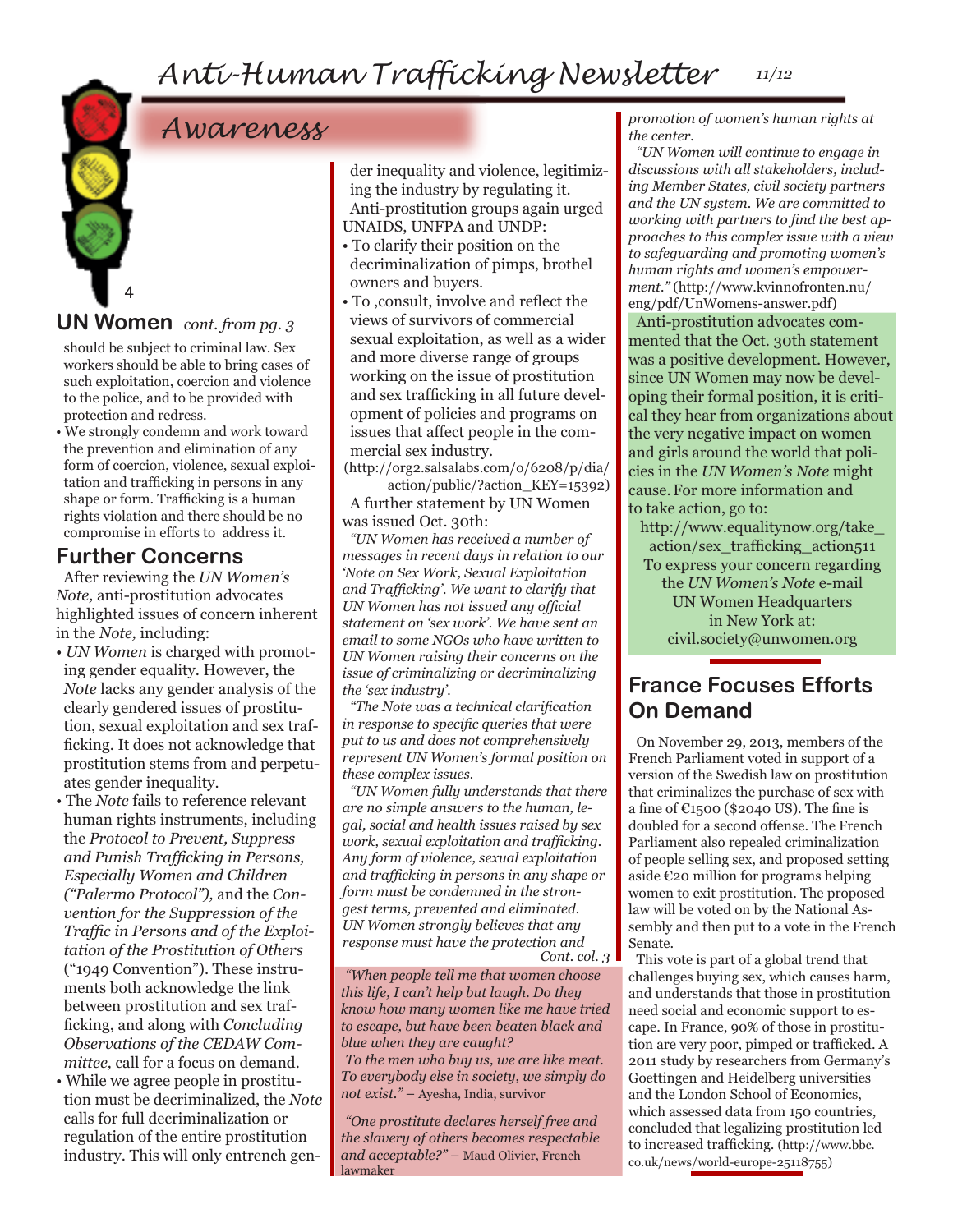

# *Advocacy*

#### **'NOT A CHOICE, NOT A JOB: Exposing the Myths about Prostitution and the Global Sex Trade'**

A generation ago, most people did not know how ubiquitous and grave human trafficking was. Now many people agree the \$35.7 billion business is an appalling violation of human rights. But when confronted with prostitution, many people experience an odd disconnect because prostitution is shrouded in myths, among them the claims that *"prostitution is inevitable,"*  and *"prostitution is a job or service like any other."*

In *'Not a Choice, Not a Job',* Janice Raymond challenges both the myths and their perpetrators. Raymond demonstrates prostitution is not sex but sexual exploitation, and legalizing and decriminalizing the system of prostitution—as opposed to the prostituted women—promotes sex trafficking, expands the sex industry, and invites organized crime. Raymond exposes how legalized prostitution in specifically the Netherlands, Germany, Australia, and Nevada worsens crime and endangers women.

In contrast, she reveals, when governments work to prevent the demand for prostitution by prosecuting pimps, brothels, and prostitution users—as in Norway, Sweden and Iceland—trafficking does not increase, women are better protected, and fewer men buy sex. Raymond expands the boundaries of scholarship in women's studies, making this book indispensable to human rights advocates around the world.

Janice G. Raymond, professor emerita of women's studies and medical ethics at the University of Massachusetts at Amherst, has been a leader in the campaign to have prostitution

recognized as violence against women. From 1994 to 2007, Raymond served as the co-executive director of the *Coalition Against Trafficking in Women*  (CATW), a nongovernmental organization in consultative status with the *United Nations Economic and Social Council.*

The book sells for \$29.95 and can be ordered by visiting http://www.potomacbooksinc.com

or calling 1-800-775-2518 Use source code NCNJ13 when ordering to receive the 20% discount price.



 *"After many years as a government minister and activist in Sweden, I read this book with great enthusiasm. . . . Janice Raymond gives us new arguments, better knowledge, and further hope that another world is possible."*  Margareta Winberg, former Deputy Prime Minister, Sweden

#### **Boys** *cont. from pg. 2*

- They rarely receive referrals for or calls from boys and do not see a significant need.
- They feel ill-prepared and need more training regarding CSE boys.
- Boys and young men are not generally pimped; therefore, entering prostitution through different pathways, they may have different needs.
- The agency has a gender-specific curriculum focused on girls. (*Report* pg. 10)

CSE boys are surrounded by a culture that is both heterocentric and homophobic. It is a culture that portrays girls/women as vulnerable, weak and victims; it portrays boys/men as strong, powerful and perpetrators.

The presumption is that the majority of CSE boys are bisexual, gay or transgendered. But evidence shows that the majority, though actually heterosexual, do not acknowledge their status. This results not only in the likelihood of skewed statistics but also in the adamant denial of exploitation by boys themselves and their refusal to seek help. Rooted in a culture that amplifies feelings of shame and self-loathing, fear is very common to CSE boys and often leads to their reidentifying themselves as "hustlers" to give the illusion of control and power. This is much like some exploited girls who claim that selling sex gives them power, embracing terms for themselves that minimize their vulnerabilities. (*Report* pg. 11)

ECPAT-USA proposed a number of recommendations, including: raising awareness about the scope of CSEB; and expanding research about which boys are vulnerable to sexual exploitation and how to meet their needs.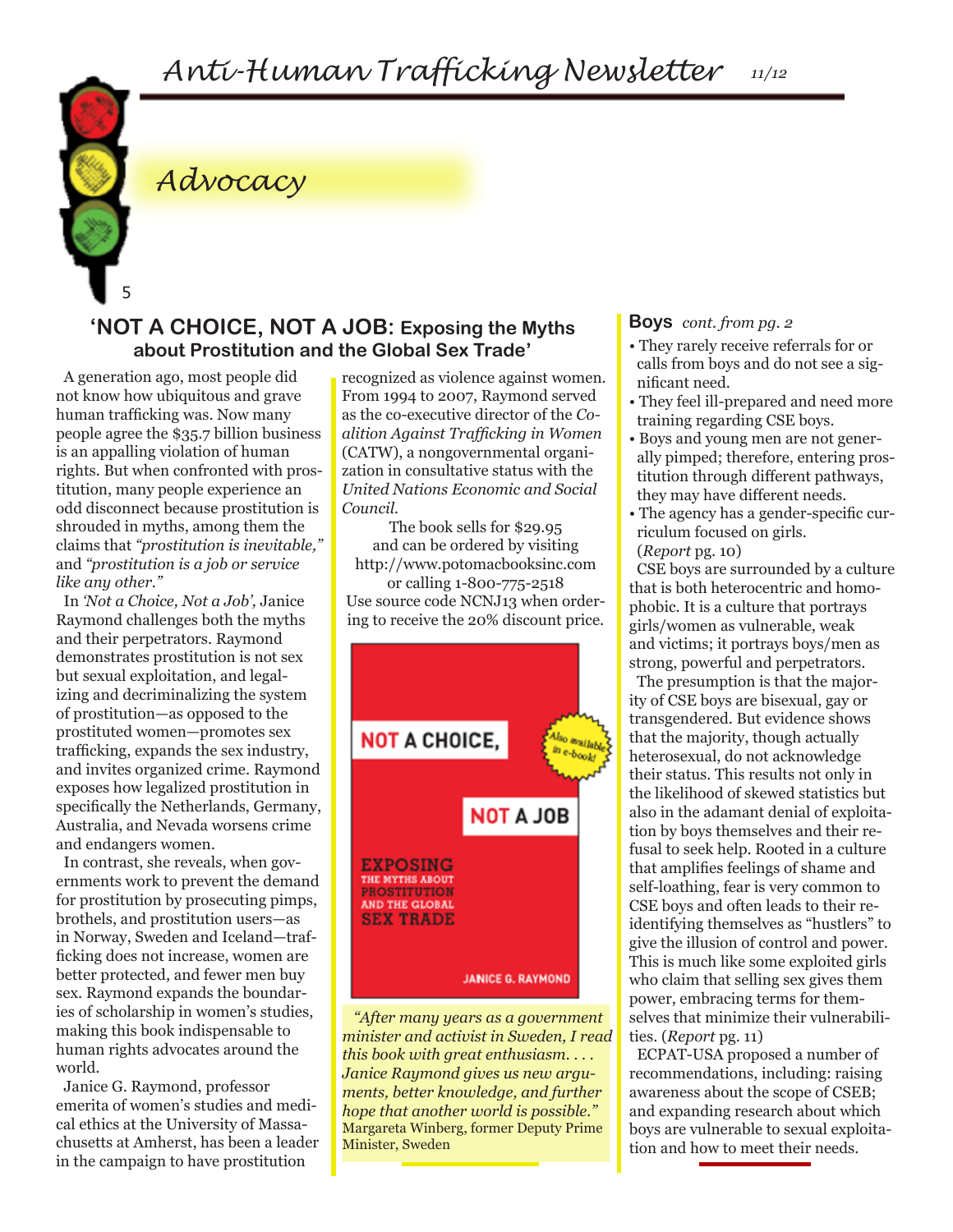*Anti-Human Trafficking Newsletter 11/12*



# **Webcam Child Sex Tourism (WCST)**

*Action*

Perverts are directing porn films, live, with girls as young as age six on the other side of the world. So far they've gotten away with it, leaving the girls struggling to recover from the horror, but if enough of us act today, we can stop this new abuse of the Internet.

An estimated 750,000 pedophiles are online, but only six men have so far been convicted of paying young people to perform sex acts in front of webcams. Incredible investigative research has lifted the lid on this emerging vile practice, and shown the devastating psychological trauma it inflicts on young minds.

In two months' time, researchers assigned by *Terre des Hommes Netherlands* were able to identify more than 1,000 adults worldwide committing WCST. Helped by a fictitious Filipino character, *10-year old Sweetie,* researchers went undercover and were contacted by adults in public chat rooms. These men and women were clearly looking for children they wanted to pay for online sex. The ease with which the perpetrators got in touch with young victims online affirms the belief that WCST is rapidly expanding. *Terre des Hommes Netherlands* was shocked by the research results and urges the international community to take immediate action. WCST must not become a new industry!

Research and media attention won't be enough to stop this phenomenon. Citizens must call on police and child protection authorities to crack down on all webcam predators. People trying this must know they may be caught. Stand with the young victims, to prevent more of them.

Apart from activities to prevent sexual exploitation of children and to offer help to victims, *Avaaz* aims to gather 1,000,000 signatures on a petition to stop WCST. (*Avaaz* is a global web movement to bring people-powered politics to decisionmaking everywhere.)

To sign the petition, go to this link: http://avaaz.org/en/wcst/

#### **'Red Light Green Light'**

Though governments are getting better at prosecuting traffickers and providing aftercare to victims, it is time to begin asking what lies at the root of this abuse. As nations around the globe attempt to fight sex trafficking, many consider legalizing prostitution as a way to get at that root.

Two filmmakers traveled across 10 countries to explore the issue, attempting to answer the question, *"How can we prevent sexual exploitation before it happens in the first place?"* 

To learn more about the Canadian film *'Red Light Green Light'* go to: http://redlightgreenlightfilm.com/



### **Webinar: Cyber Crimes Current Trends, Security Options, & Strategies for Keeping Families Safe**

This interactive, three-part webinar included a comprehensive overview of the internet crimes that threaten our youth everyday and how to navigate the world of technology safely. The webinar was sponsored by the Center for Missing and Abducted Children's Organizations (CMACO).

Part 1, held in October, covered *'Current Trends and Issues'* including:

- Identifying internet predators and unsafe apps and websites
- Relevant crimes and laws
- Chat rooms, "sexting," malware, "sextortion" and other technology dangers

Part 2, held in November, covered '*Cyber Security Options'* including:

- What security exists for social networking sites, cell phone photos, and location-based services
- Available security measures
- How "geotagging" technology works.

Part 3 of the Series, scheduled for Dec. 17, 2013 (10:00 – 11:30 a.m. PST), will focus on *'Safety Strategies for Families'.* Participants will gain insight that can be shared with families on ways to prevent and report potential crimes including:

- Reporting suspicious and unsafe sites
- Setting up and monitoring accounts

• Prevalence of cyber bullying and what can be done to prevent it

To register for this free webinar, go to: http://cmaco.org/event/cyber-crimeswebinar-series-part-3/

The presenter for Part 3 is Tracy Webb, a Senior Trial Attorney in charge of the Cyber Crime and Child Abuse Prosecution Division of the Los Angeles City Attorney's Office. She is a career prosecutor who has spent the majority of her career prosecuting child abuse cases including physical and sexual exploitation and technologically facilitated crimes against children.